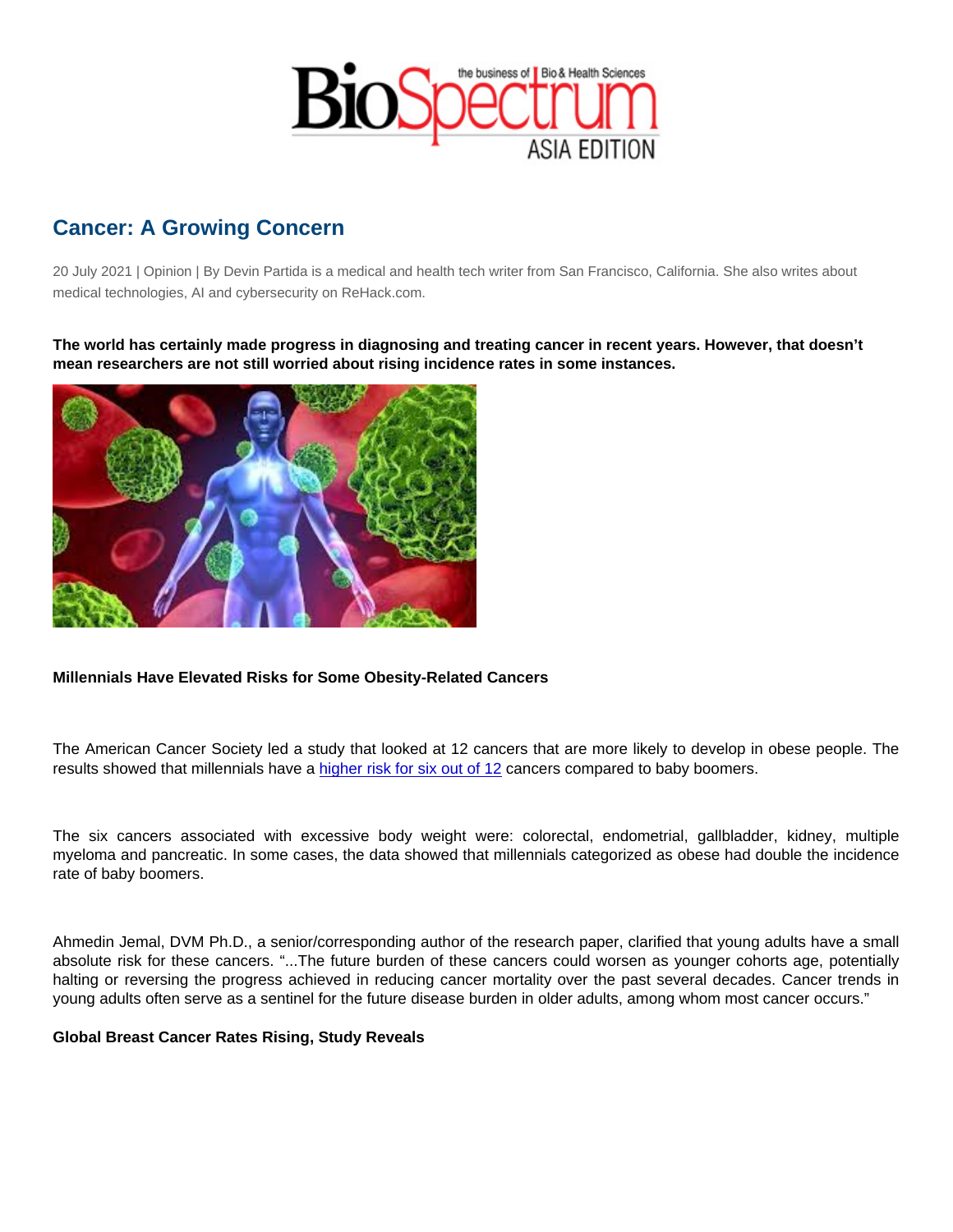The World Health Organization indicated that as of the end of 2020, [7.8 million women alive globally had](https://www.who.int/news-room/fact-sheets/detail/breast-cancer) been diagnosed with breast cancer in the past five years. The organization confirmed it's the world's most prevalent cancer but noted that survival rates began improving in the 1980s. Diagnostic options are getting better, too. For example, research [showed](https://rehack.com/trending/science/6-ways-ai-can-improve-clinical-efficiency/)  [95% accuracy when combining](https://rehack.com/trending/science/6-ways-ai-can-improve-clinical-efficiency/) artificial intelligence with radiologist review during screenings.

However, a study from a team at the University of Calgary examined breast cancer rates in pre- and postmenopausal women across 41 countries. It concluded that cases are rising worldwide, but differences existed depending on a patient's location. Rates of [premenopausal breast cancer have gone up](https://www.ucalgary.ca/news/ucalgary-study-finds-global-trends-womens-breast-cancer-show-cause-concern) in higher-income nations. However, women from lowerincome countries are more likely to get breast cancer diagnoses after menopause.

Additionally, the premenopausal breast cancer risk went up in 20 of 44 populations, each representing a country or ethnic group. The threat in postmenopausal groups rose in 24 of the 44 populations — most significantly in nations transitioning from a lower- to higher-income status.

The study also identified links between mortality rate and a person's country of residence. People with premenopausal breast cancer had a 47% fatality rate in less-developed places, but that declined to just 11% in more-developed nations. For postmenopausal breast cancer patients, the fatality rate was 56% in less-developed countries compared to 21% in the more-developed nations.

COVID-19 Exacerbated Cancer Risks, Studies Indicate

Many health experts have warned that it could be years before people can calculate the total burdens caused by the COVID-19 pandemic. For example, although government officials imposed lockdowns to protect public health, the prolonged isolation some people experienced took a toll on their mental well-being. Additionally, some individuals avoided going to hospitals for urgent symptoms — such as chest pain — because they worried about catching the virus in those settings.

Research also highlights how the pandemic had an exceptional impact on cancer patients and associated services.

Oncologists Experienced Increased Distress and Burnout

A recent study explained why oncologists [were at an increased risk of](https://ascopubs.org/doi/full/10.1200/OP.20.00937) mental and emotional burdens during the pandemic. One aspect was the stress associated with the chance of contracting the virus.

However, the pandemic also necessitated oncologists delaying routine cancer treatments. Additionally, they were at an increased risk of experiencing compassion fatigue, particularly when managing the care of isolated cancer patients who did not have access to their usual services during the pandemic.